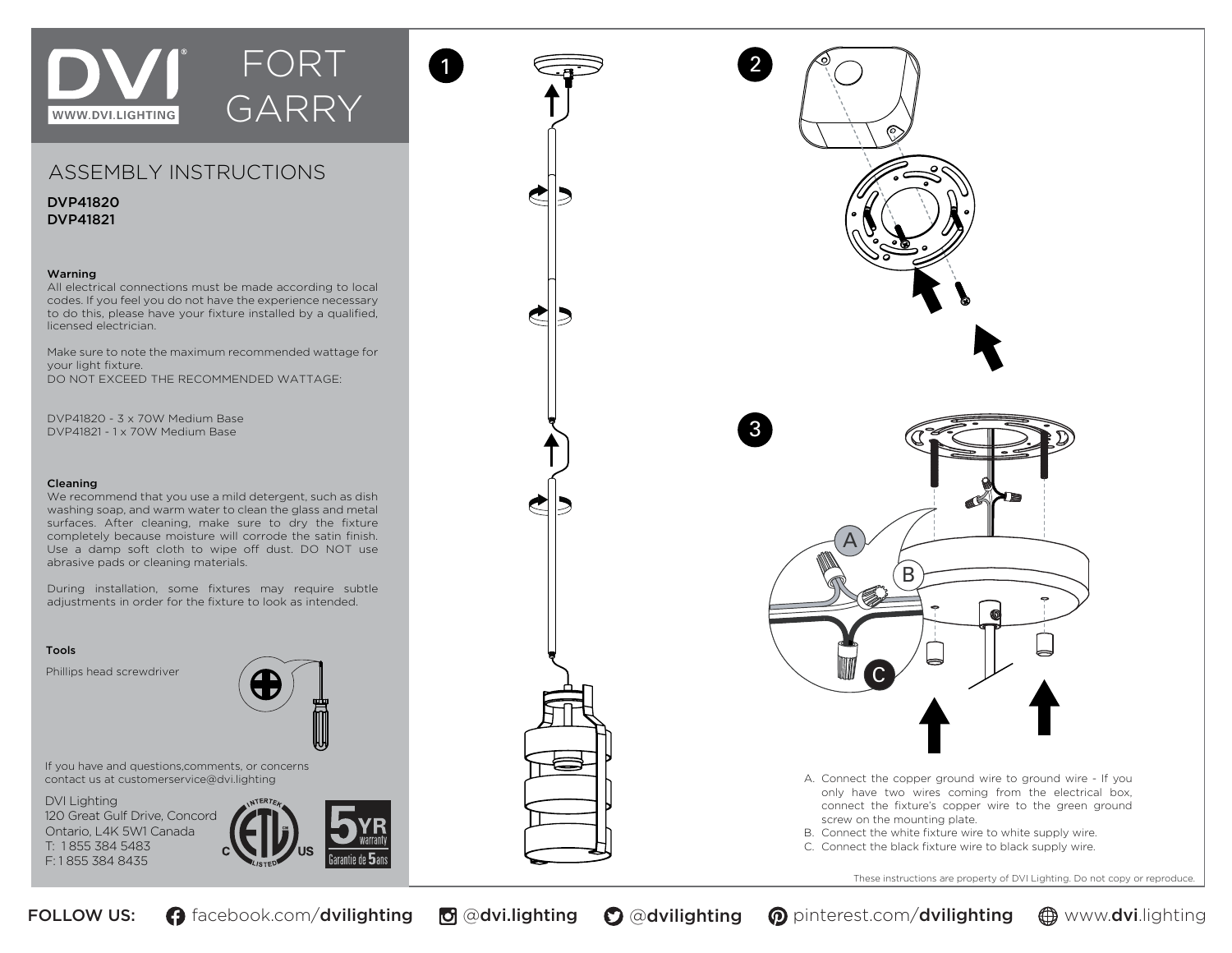

RENOVATING YOUR HOME?

Snap a photo of your fixture in your home and tag us on our social media for your chance to be featured!

DVP41821 - Rings position can be adjusted

These instructions are property of DVI Lighting. Do not copy or reproduce.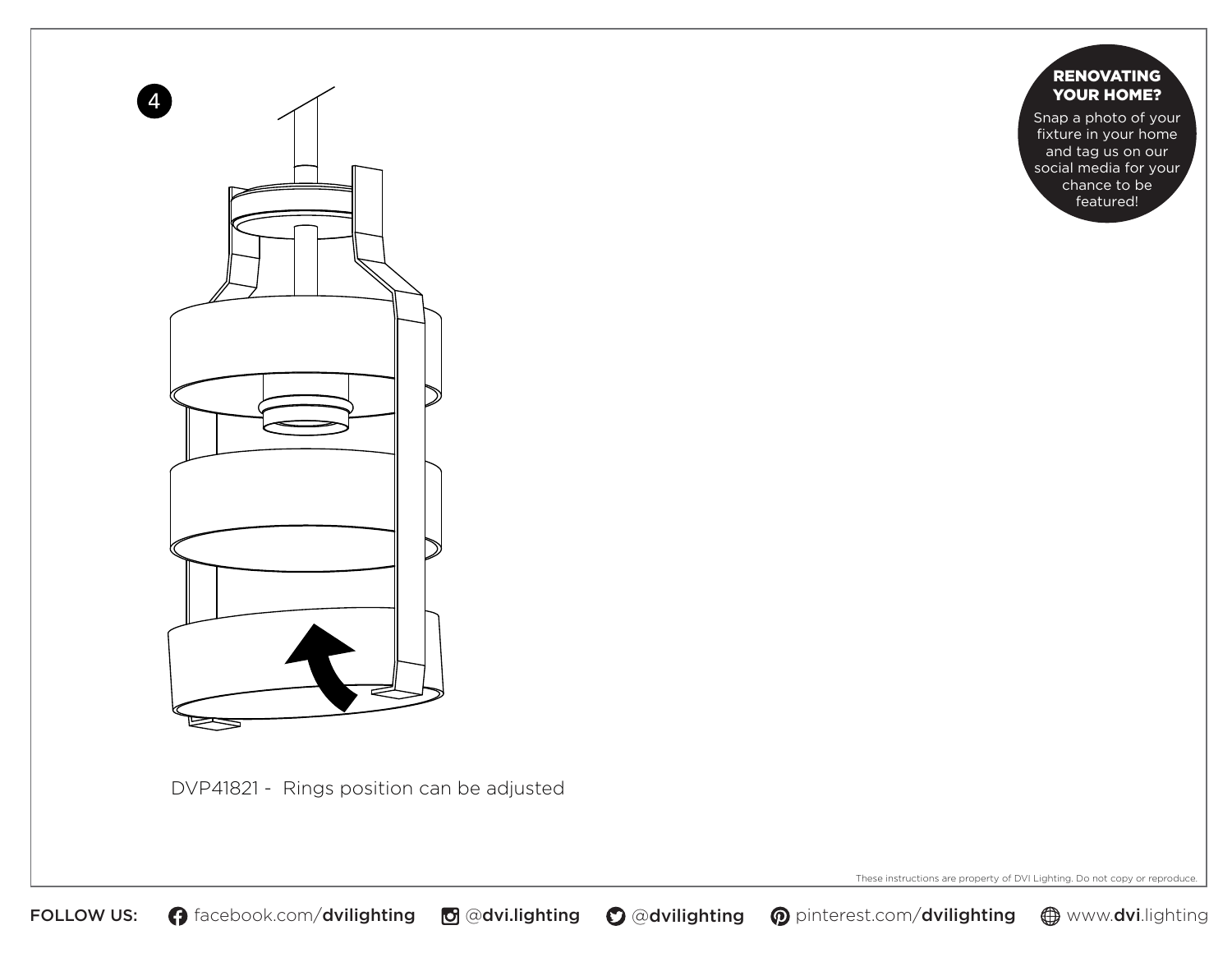

# PLAN DE MONTAGE

DVP41820 DVP41821

### Avertissement

Risque d'incendie et de choc électrique. Ce produit doit être installé par un electricien qualifié et certifié. Votre filerie doit être conforme aux codes locaux et nationaux. Si vous n'avez que deux fils dans votre boite electrique, vissez le fil en cuivre sur la barre transversals de l'appareil.

FORT

1

GARRY

NE PAS EXCÉDER LE WATTAGE RECOMMANDÉ:

DVP41820 - 3 x 70W Culot Moyen DVP41821 - 1 x 70W Culot Moyen

### Nettoyage

Épousseter, pour nettoyer le verre à fond, laver à la main avec un savon doux et assécher immédiatement pour retenir le fini satiné. N'utilisez pas de produits abrasifs ou chimiques.

Instruments

Tournevis Phillips



Pour toutes questions ou commentaires veuillez nous contacter au customer.service@dvi.lighting

DVI Lighting 120 Great Gulf Drive, Concord Ontario, L4K 5W1 Canada T: 1 855 384 5483 F: 1 855 384 8435



A. Fixez le fil de terre en cuivre à la mise à la terre. S'il n'y a que deux fils qui sortent de la boîte de sortie électrique, fixez le fil en cuivre de l'appareil d'éclairage à la vis de terre en vert de la barre transversale. B. Brancher le fil blanc au fil à nervures(neutre) du luminaire. C. Brancher le fil noir au fil noir du luminaire. A B C 2 3

Ces instructions sont la propriété de DVI éclairage. Ne pas copier ou de reproduire.